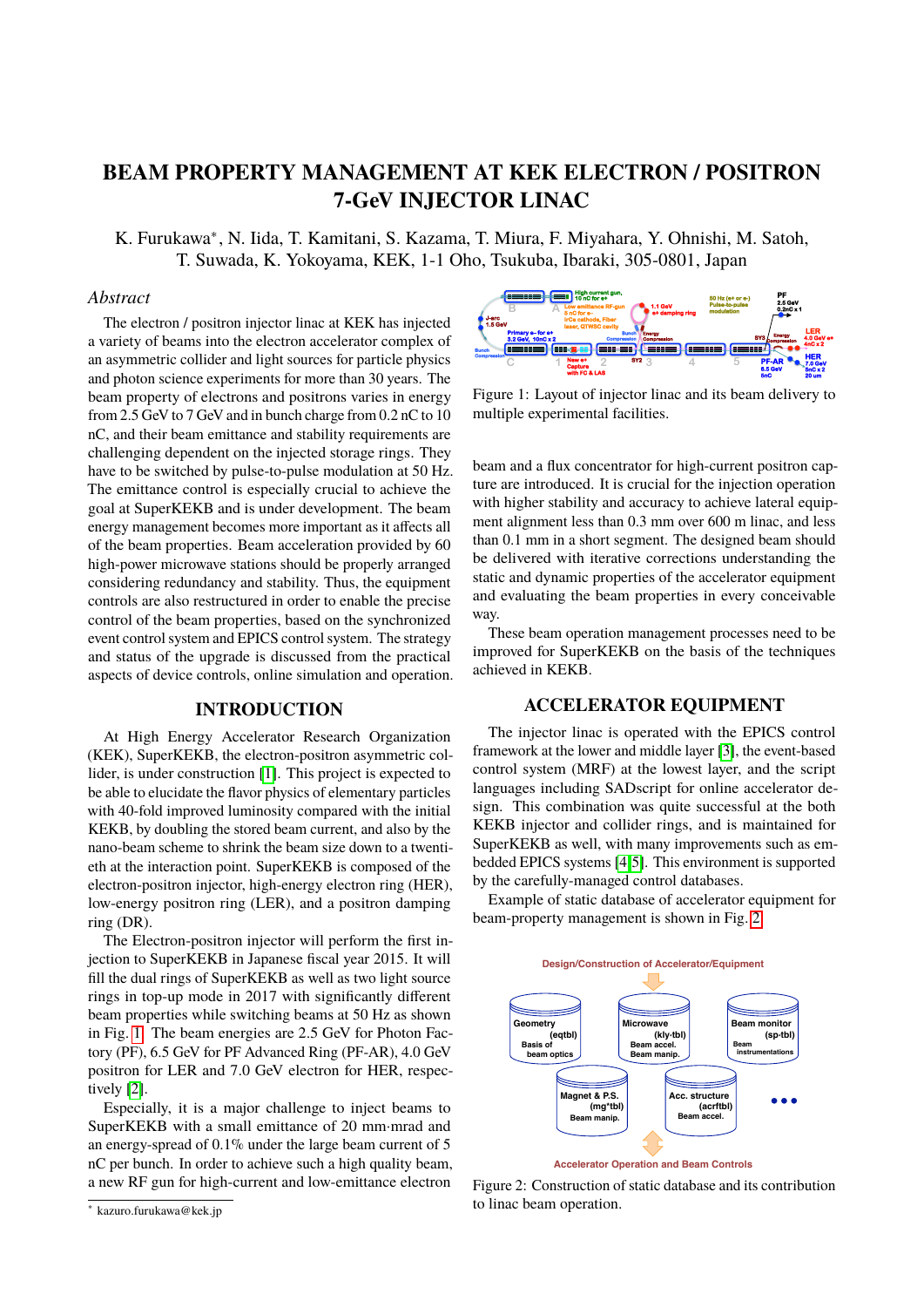#### *Geometrical arrangement*

Each device comes with a name that is up to six characters, the two-character device type name, a sector name that represents the installation location (A, B, R, C, 1, 2, 3, 4, 5, 6, etc.), an unit number (1-8, etc.), an accelerating structure or magnet number (0-6), and a sequence number. Each equipment database is a table that has the device name as the key.

As basic information, the equipment database (eqtbl) contains the group name of each device, the distance from the electron gun, the mechanical length, the effective length, and so on. Presently, such geometrical information and the CAD drawings are not automatically reflected each other. A certain mechanism to directly exchange information is being developed.

#### *Accelerator devices*

For the beam transport, the magnet and its power supply information, conversion factors to/from control value, electric current and magnetic field as well as optics correction factors based on beam measurement are maintained in several databases (mgtbl, mgbtbl, mgbftbl). The convention how to define those factors varies between facility to facility, and reasonable one was redefined for the KEKB project, and utilized so far to manage the beam optics.

For beam acceleration, the microwave modulation information (klytbl) and beam acceleration gain information (acrftbl) are prepared and refined using beam measurement, and it is employed to calculate the beam energy and other beam properties along the linac.

There are many other databases for accelerator equipment, beam instrumentations, vacuum system, utilities, and so on. The database for beam instrumentation such as beam position monitors (sp\*tbl) has a large number of parameters per a device.

## **CONFIGURATION OF THE INJECTOR**

The injector in SuperKEKB project as in Fig. [1](#page-0-0) has eight sectors (A∼C, 1∼5) of 80-m length each with the exception of the sector A of about 40 m. Each sector has typically eight 10-m long accelerating units, with a high-power RF modulator and four 2-m long accelerating structure (cavity).

Entire 600-m injector is divided into four sections from the viewpoint of beam operation. In each section, one or two units are designed to be redundant for a margin in energy gain. At the end of each section an energy knob is assigned to a pair of units to define the beam energy. Energy knobs and many other units are equipped with fast RF phase shifters, to enable the energy change at 50 Hz through the event control mechanism [\[6\]](#page-3-5). Each unit in an energy knob shifts RF phase to the opposite direction to suppress the energy spread as shown in Fig. [3.](#page-1-0)

<span id="page-1-0"></span>

Figure 3: Energy knob to adjust beam energy from crest phases (green) to operation phases (red) compensating energy spread.

### **BEAM ENERGY MANAGEMENT**

It is necessary to manage the beam energy at each injector location by estimating the energy gain at each unit, in order to enable the beam optics calculation.

#### *Adjustment of the microwave source*

At first, RF conditions for the maximum energy gain at each unit would be stored into EPICS online database. While there is a method to determine the proper RF phase measuring the beam-induced field, the precision is not enough under our circumstances. Therefore, the beam position measurement at large dispersion function is employed to determine the crest RF phase as well as pulse timing for the maximum acceleration.

Based on the above condition, it is necessary to shift the RF phase off the crest in order to suppress the energy spread due to the longitudinal wake field depending on the beam current. Furthermore, the pulse timing should be adjusted at the both shoulders of the RF pulse in order to accelerate two bunches in a pulse 96-ns apart with the same energy.

#### *Determination of the beam energy*

By using the RF and acceleration database, the corrected energy gain at each unit is calculated and the accumulated energy is stored into the online database. In order to increase the overall reliability, the energy gains are regulated and optimized every week observing the high-voltage discharge rate, the field emission condition, the stability of the power supply, and so on. Otherwise, the related interlocks for equipment protection may disturb the beam injection. This process is important since the beam energy at each location directly affects the accuracy of the beam optics calculation [\[7\]](#page-3-6).

#### *Energy stabilization*

Depending on the injected ring among HER, LER, PF and PF-AR, the compensating off-crest phases and longitudinal wakefield as well as the beam energies are different because the beam currents are different. Thus, the operating points of energy knobs to secure the energy are also different. Therefore, it turns out that a single injector linac behaves as one of four separate virtual accelerators that are switched one another every 20 ms by the event control mechanism. Actually, operating points of more than 200 devices are changed between those virtual accelerators, and each virtual accelerator must be treated in different manner [\[5\]](#page-3-4).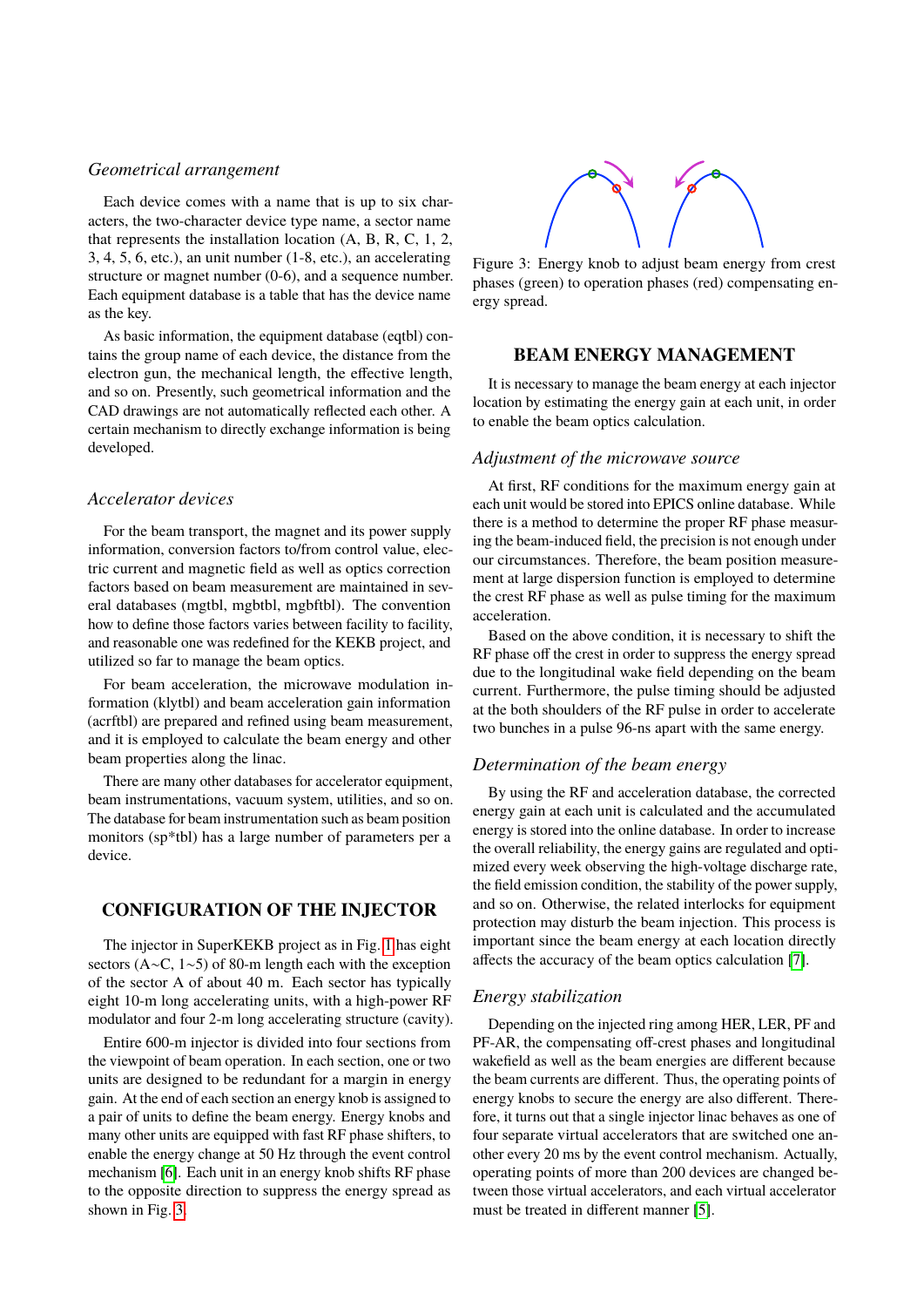<span id="page-2-0"></span>

Figure 4: Each virtual accelerator (VA) would be associated with several beam feedback loops, independent of loops in other VAs.

For the end of each section of those virtual accelerators, independent energy stabilizing feedback loops need to be installed as shown in Fig. [4.](#page-2-0) Similarly, the energy equalizing feedback loops for two bunches within a pulse are required by adjusting the pulse timings. These will be operated with energy knobs and timing adjustments by the beam position measurements at locations of large dispersion functions [\[8\]](#page-3-7).

# **BEAM ORBIT AND EMITTANCE MANAGEMENT**

During KEKB operation, a large number of orbit stabilization feedback loops were required because of poor air conditioning stability and alignment accuracy, and an attention was paid to maintain the beam orbit not to loose the beam [\[9\]](#page-3-8).

Towards SuperKEKB, it is necessary to have more accurate orbit controls in order to suppress emittance blow-up. According to a simulation, including the random alignment errors of the accelerating structures and the quad magnets, the beam may have 100-times large emittance easily. The simulation suggests it is possible to deliver a required beam only if their alignment is less than 0.3 mm (rms) for overall 600-m injector and 0.1 mm (rms) for a short segment as shown in Fig. [5.](#page-2-1) In the method the choice of an orbit can cancel the longitudinal bunch deformation. To that end, the angular accuracy of the steering coil needs to be less than 1  $\mu$ rad [\[10,](#page-3-9) [11\]](#page-3-10). The beam position read-out system of precision less than 10  $\mu$ m is also developed to support the method [\[12,](#page-3-11) [13\]](#page-3-12).

If it is possible to maintain the orbit, the emittance can be preserved. For example, several orbit stabilization feedback loops may be installed so as to fix the beam angle and position at several locations along the injector. For

<span id="page-2-1"></span>

Figure 5: Controlled recoveries (blue) of blew-up emittances (red) with adjusted initial beam positions and angles for 100 random initial simulation orbits.

SuperKEKB multiple feedback loops are necessary with respect to the both HER and LER injection virtual accelerators independently. In order to operate the mechanism flexibly and reliably it is required to refine the quality of the machine database and to maintain the advanced beam optics model.

However, as it has been found in the measurement of longterm floor joint movement that each part of the building move up to a millimeter yearly. More precise and continuous measurements will be performed and absorption or correction mechanism including a mover girder will be installed in order to cure the issue. We need to design the corresponding operational software for emittance preservation.

In addition, not only the transverse beam emittance, but also the beam energy spread or longitudinal beam emittance should be controlled by bunch shape measurement in accordance with integrity of beam generation and bunch compression [\[14\]](#page-3-13).

#### **DATABASE IMPLEMENTATION**

Presently, each control database is configured as a text file of a table in a predetermined format, in which each row corresponds to a device name as a key, and each column represents a device property. Further comments can be written at any row, such as the device history.

Procedures to deal with databases are available in several programming languages. For C/C++ language the database is converted into a hash database in memory, and it can be utilized efficiently [\[15\]](#page-3-14). For scripting languages it is converted into a associative array. Also, a set of programs is prepared for the database integrity check and management.

Because a database management system (PostgreSQL) is already used for multiple purposes in the operation, it seems to be natural to manage those accelerator property databases in PostgreSQL, and it is implemented as a test for the next phase of the beam commissioning. At the same time, more and more database elements are put into the EPICS database, and conversion procedures are prepared.